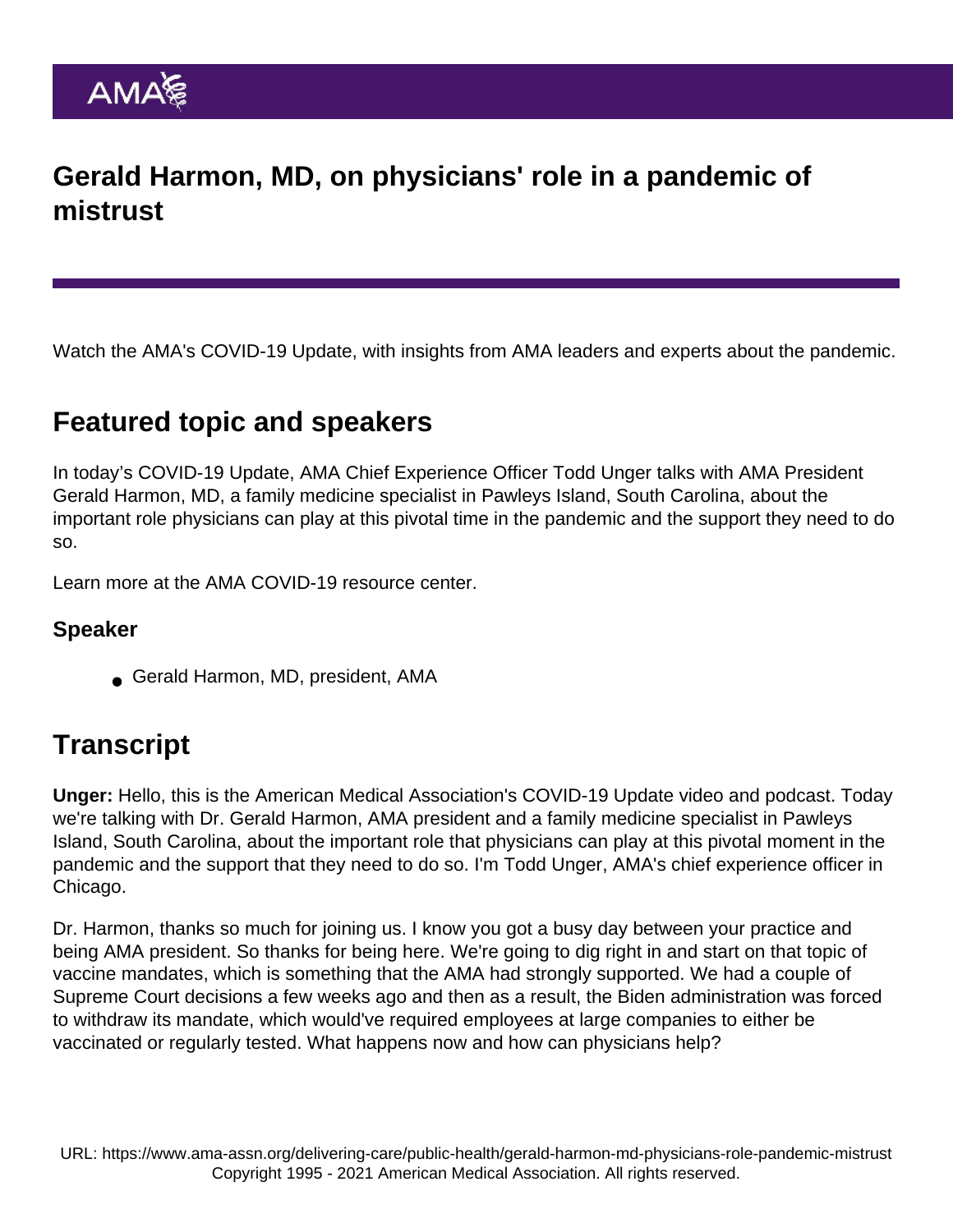Dr. Harmon: Todd, thanks for having me with you. It is a busy day in every doctor's practice these days, it seems like. So thank you. But part of what we have to do is be ambassadors for vaccines. So we have to do that as part of our day. This is part of my day-to-day as AMA president. It's part of every physician's day in practice these days. We need to understand that although the Supreme Court decided that the vaccine mandate as described was not constitutional, what we have decided and I think we know is that vaccines do work. Effective vaccination with appropriate, full vaccination and boosters seem to have a substantial in influence on reducing the spread of the COVID, including all variants, even Omicron right now. So it's very important to get vaccinated.

We still encourage large employees and any employer to require or recommend to their employees to get vaccinated fully. Not only will it help the employees themselves it'll protect the other employee, it'll protect their families, their loved ones. It'll allow the employer to keep the practices open the businesses open to be the economic engine for recovery that we need to be in the COVID pandemic. So we still are preaching the sermon of getting vaccinated and encouraging employers of every size to require vaccinations for their employees. Thank you.

Unger: When you think about this pandemic for two years, there's been a great deal of confusion, part of which is because we're always learning along the way here but I can't recall a more confusing time than right now. Lots of questions for folks about boosters, about testing, quarantine, isolation rules, how do you help patients keep up and navigate these issues?

Dr. Harmon: Well, it is. I could tell you from my personal experience in my practice, I literally filled probably a dozen questions every day, including Saturdays and Sundays at a seven day a week operation in small town, America, I'll tell you that. I get questions from, "I think I've been exposed or my sister's been exposed," or "My brother or I've got a persistent cough" or "I've got a headache or some undefined ill-defined symptom," but they're wondering, can this be COVID because we tell them with the new variance, some of the symptoms a little more subtle, it's not always a loss of sense of taste or smell or shortness of breath and the previous variants have indicated as their warning signs that you've gotten it. And now we have such a transmissible variant in the Omicron variant that everybody's a little suspicious, any out of the ordinary symptom. So they ask me and what we tell them is, I try to be consistent in my advice.

If you know you've been exposed and certainly try to get a test and certainly quarantine until you can be tested if you've been exposed, they ask me about treatments. I try to talk about their various treatments. There's been a little confusion with the withdrawal of certain treatments that are found to be no longer effective. There are now some oral treatments that it can be difficult to find if you can find them at all. And then the quarantine times, the isolation times have been a little bit mixed in the messaging from the CDC and other society. So the confusion is really unfortunately, part of the learning process that you indicate we've learned more and more about this coronavirus pandemic over the last 23 months. We didn't really have a lot of concerns about it before because we were learning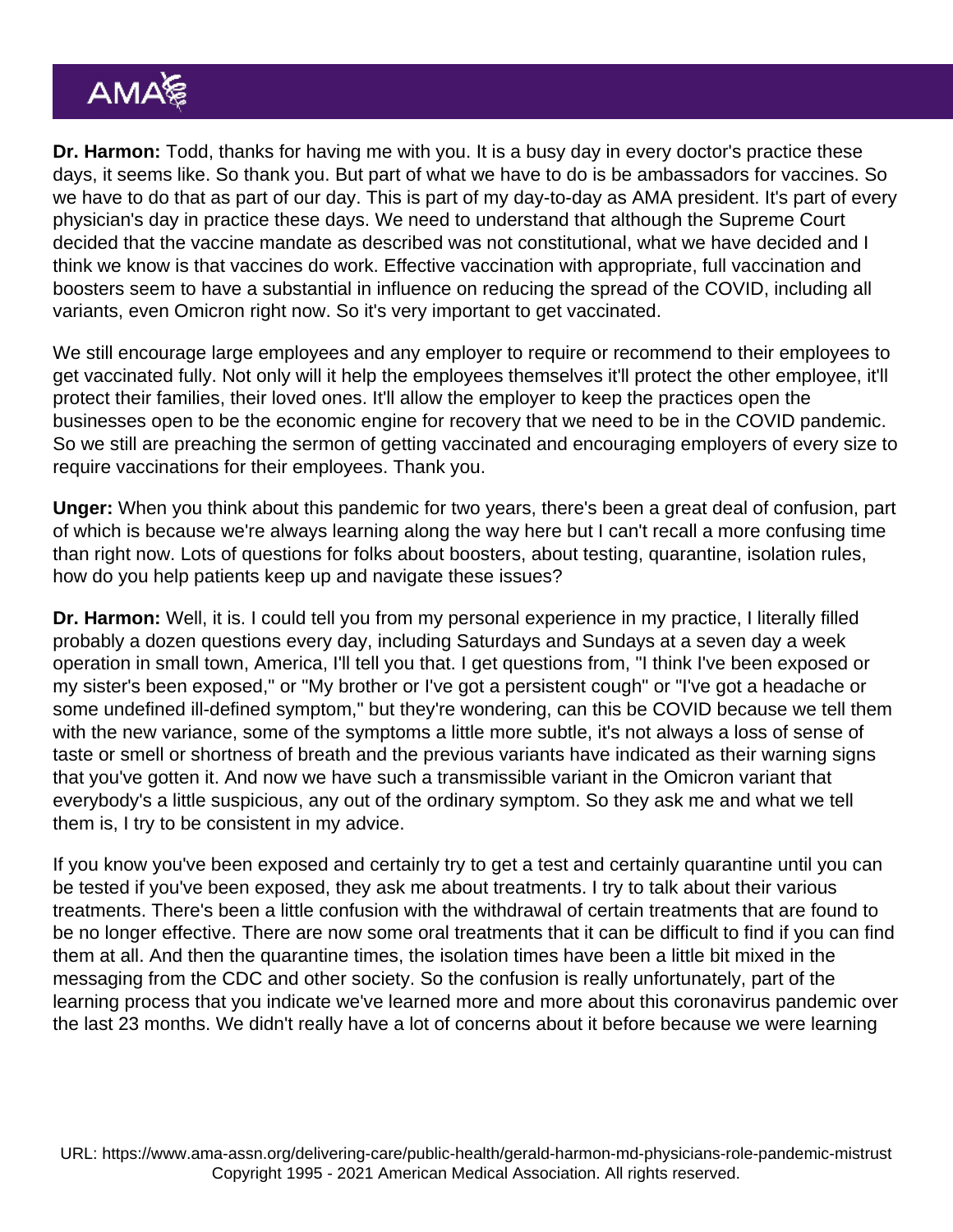on the go and this is science.

Science is going to be based upon studies upon experiences. It's not going to be mathematics for the fixed number to start with. So as the science evolves, we have to evolve our therapies and our recommendations and I ask everyone to continue to be variable or at least be sensitive to the fact that sometimes of recommendations can change but they tend to change for the better they changed consistent with the knowledge in this science and they seem to be recommending the right things to do at the right time. No one's deliberately trying to mislead us, they're all trying to give current science based information.

Unger: And that's really been the challenge of this pandemic around communication, given what you kind of just laid out. With those challenges that you just outlined, how do we make sure that we're delivering people the facts on a timely basis, science based and rebuild trust in our nation's health care institutions?

Dr. Harmon: Todd, I found myself in the last, probably more in the last couple of months than I did at the early start of the pandemic, realizing that we have certainly we have a pandemic, a coronavirus pandemic, an infectious disease pandemic but we also have a bit of a pandemic and of mistrust and distrust and perhaps miscommunication that's caused and exacerbating what is already a problem of the viral pandemic.

We need to continue to understand that we need to be vaccine and truth ambassadors in health care, the trusted physician, a local physician, a community physician like myself and many others in America can demystify some of the processes that we're talking about. You can ask the questions of your patients. They can ask you individually, whether this particular vaccine or that particular vaccine affect my fertility, will it affect my heart, can it make me infectious, things like that.

I try to answer specifically the questions that my patients bring to me. If I answer them with facts, with my perspective and our recommendations, all of our studies show that that trusted family doc or that trusted physician advisor or health care advisor can really sway and encourage people to take appropriate precautions whether it's public health precautions, whether it's vaccine acceptance, whether it's treatment options, certainly whether it's quarantine and isolation. So we need to be purveyors of the truth and we need to answer these questions with the best science available, knowing that we are trusted advisors for health care for everybody.

Unger: Now, with two years of this pandemic kind on under our belt, we also are thinking a lot about how we support physicians and health care teams who've been under such enormous strain and continue to be to this day. You're a person with experience both in your own private practice and in health systems. And as president of the AMA, you're talking to your colleagues all over the country every day and hearing what they're going through. In your mind, as you think about that, what do you think people need to hear most right now about the challenges that physicians are facing and how is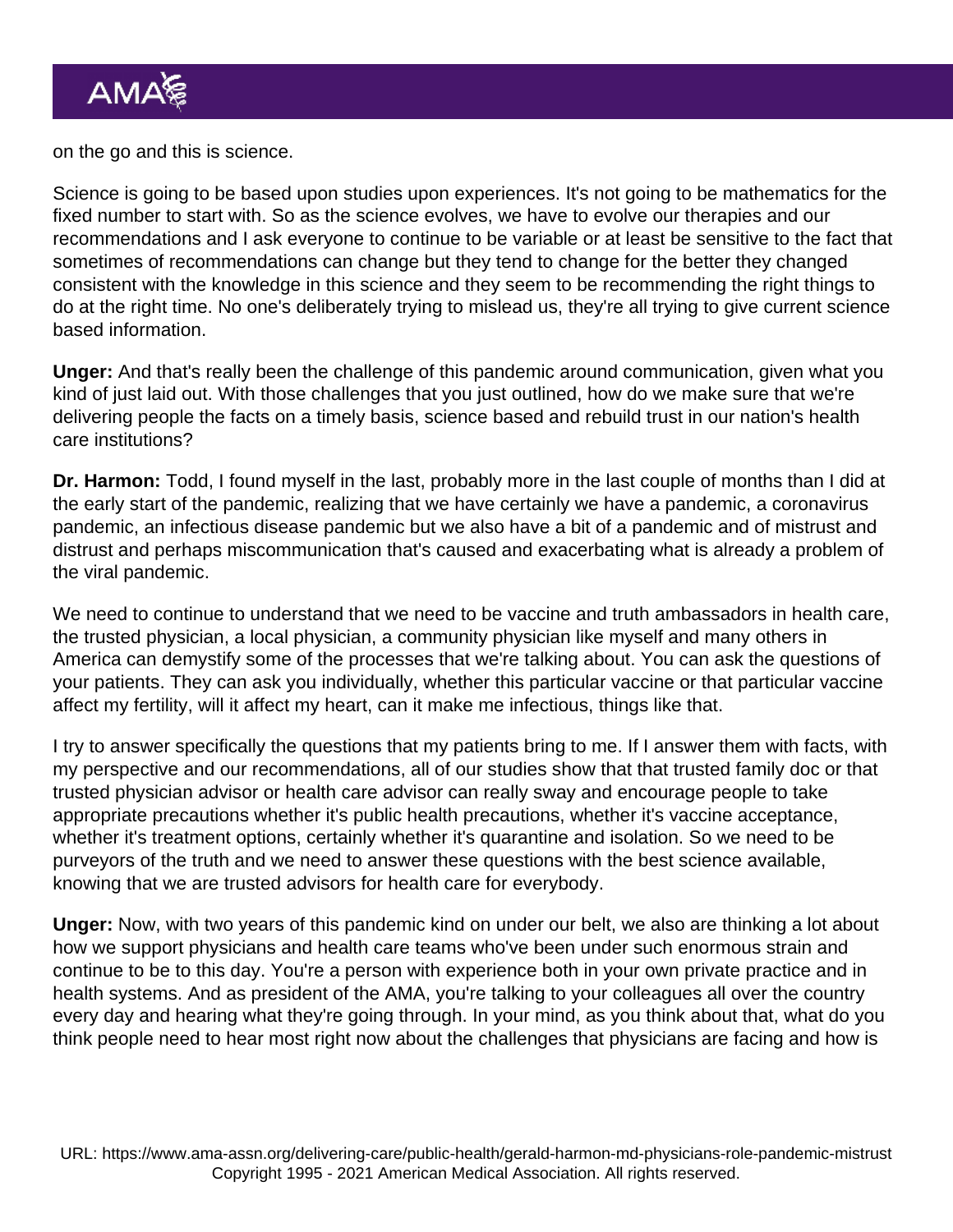#### the AMA addressing those challenge?

Dr. Harmon: You know, Todd, we were already struggling with workforce issues in health care and physicians. We were already challenged in independent private practices with maintaining that practice model with current surveys, AMA's performing show that less than 50% of doctors are an independent private practice and that continues to decrease every year. So economic viability of private practice model has been concerned, has been a concern of the AMA for some time now. And then when you take the pandemic that threw in here, decreased access, we had to close some practices. We lost opportunities to take care of chronic diseases. Patients could not get to us. We had isolation, quarantine imposed upon us. We had concerns about PPE. Patients were concerned about being in a waiting room where they might be contagious or be exposed to chronic diseases. All those economic pressures were really thrust upon us.

We were already beginning to struggle and then we've had thank goodness, some regulatory relief. We've had the CARES Act. We've had some release of funding, thank goodness, to sustain us. But now we're also having to address and doctors' offices are not just discussing pandemic related issues, we're discussing economic issues. We have had to take some legislative efforts and advocate on behalf of physicians with certain parts of what's called the No Surprise billing act. So it's been a concern for us. We like the idea and we very much support keeping patients out of the billing process and having to not worry about economic issues, but the physicians need to be fairly treated when they deliver healthcare and the insurance company seems to be in a little bit of in and some of my comments, the recipient of an early holiday gift when the regulators interpreted part of the act and strongly in favor of the insurance industry to the detriment of physicians. Also we've had doctors have substantial concerns about economic viability at the Medicare payment system.

We haven't had a real positive update in health care for payment for physicians over the last 20 years. And on average, we've lost 20% of our economic buying power over the last two decades. And without an end in sight, we're still subject to budget neutrality, only part of the health care delivery system that's capped. So we really need to have a lifeline from the Center for Medicare and Medicaid Service in Congress to allow us to have economic viability, to sustain our practices. If we can keep our doors open, if we can keep independent practice available, we'll have better health care for all. That's one of our mission, the betterment of public health. So all of this is not lost in the middle of the COVID pandemic.

Unger: I mean, just hearing all of those things that you just talked about, those obstacles, of course, it's so important that we speak with a unified voice but it's also not surprising that this, the concept of the great resignation that we hear so much about is affecting health care. And it's affecting physicians. In fact, last year we heard a really staggering statistic that one-in-five health care workers had left medicine since the pandemic began. And that was before Omicron. So, it's tough, you have served in the military, is this like a war for our health care workforce. It must feel like that being in the trenches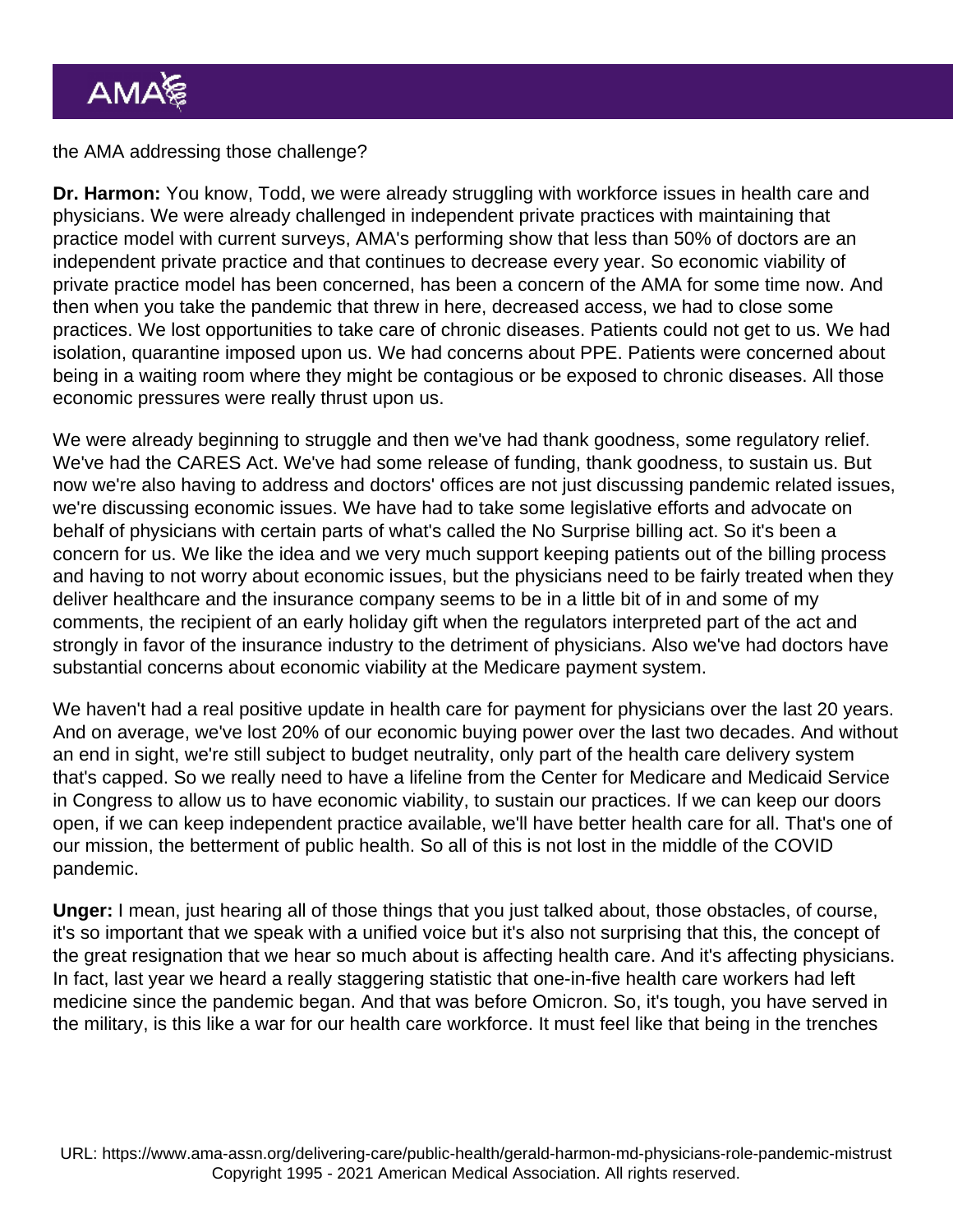for two years. And how do we prevent physicians and health care teams from being the casualties of this war?

Dr. Harmon: We have to watch that you're exactly right. The great resignation is across all workforces but it's particularly important in health care. You mentioned that one-in-five health care workers have left. Surveys right now indicated two-in-five nurses are planning to retire or leave the health care workforce in the next year or two, one in five physicians. And this is across the entire health care worker workforce, whether it's respiratory therapy, pharmacist, dentist, physicians, nurses, this it seems to be not ending. And I'll tell you it's a lot like battle fatigue. It really is. In my military experience, you keep wondering, when is it ever going end? Because now we're in the middle of the third wave where we have now Omicron has been around. It is actually having a higher fatality rate than previous than in the Delta variant. You might think, oh, it's not quite as serious as not quite as prevalent but because if it's acute and extreme transmissibility but 99.5% of the cases in the U.S. being Omicron now it's had a substantial killer impact on our daily mortality rate.

We're setting record highs in many locations. It also is just diverting and delaying some care that we might otherwise be able to provide for other patients if issues chronic disease has continued to be with us cardiovascular disease, diabetes. And now that you have COVID is the third leading cause of death in the U.S. We are getting a little tired. And so you're getting some health care worker fatigue and burnout. I think we need to consider that and we need to make sure that we take care of our health care workers with the reality that they need to be afforded some behavioral health support.

We've had Congress with the Lorna Breen act recently passed that shows that health care workers can access and be supported in behavioral health issues. But behavioral health needs to have more than just words, it needs to have some infrastructure placed in it. We need to destigmatized health care workers who say, "Hey, I need a little help encouragement, I'm stressed a little bit." You need to be able to seek that kind of advice. You need to have resources for you. And we need to have what we don't have and that's behavioral health and mental health parity.

Unger: And I encourage those that are seeking to support physicians and health care teams to look at the AMA website the AMA offers a wide variety of resources for physician wellness. Dr. Harmon, one of the things that we've seen throughout this pandemic is, and everything that was kind of a challenge in health care before was just made worse by the pandemic. And you got to look at the public health infrastructure and say we need to be more prepared than we were for this going in. How do we approach and strengthen the public health infrastructure and fix the problems that we've seen exposed through this pandemic.

Dr. Harmon: But Todd, you've heard myself and others say that the public health system, when it's working, it's out of sight literally out of mind. You don't really think public health, whether you're a regulator, whether you're a bureaucrat, whether you're a legislator, even administrative leads in cities, counties, and states and in the nation because the public health infrastructure just quietly hums along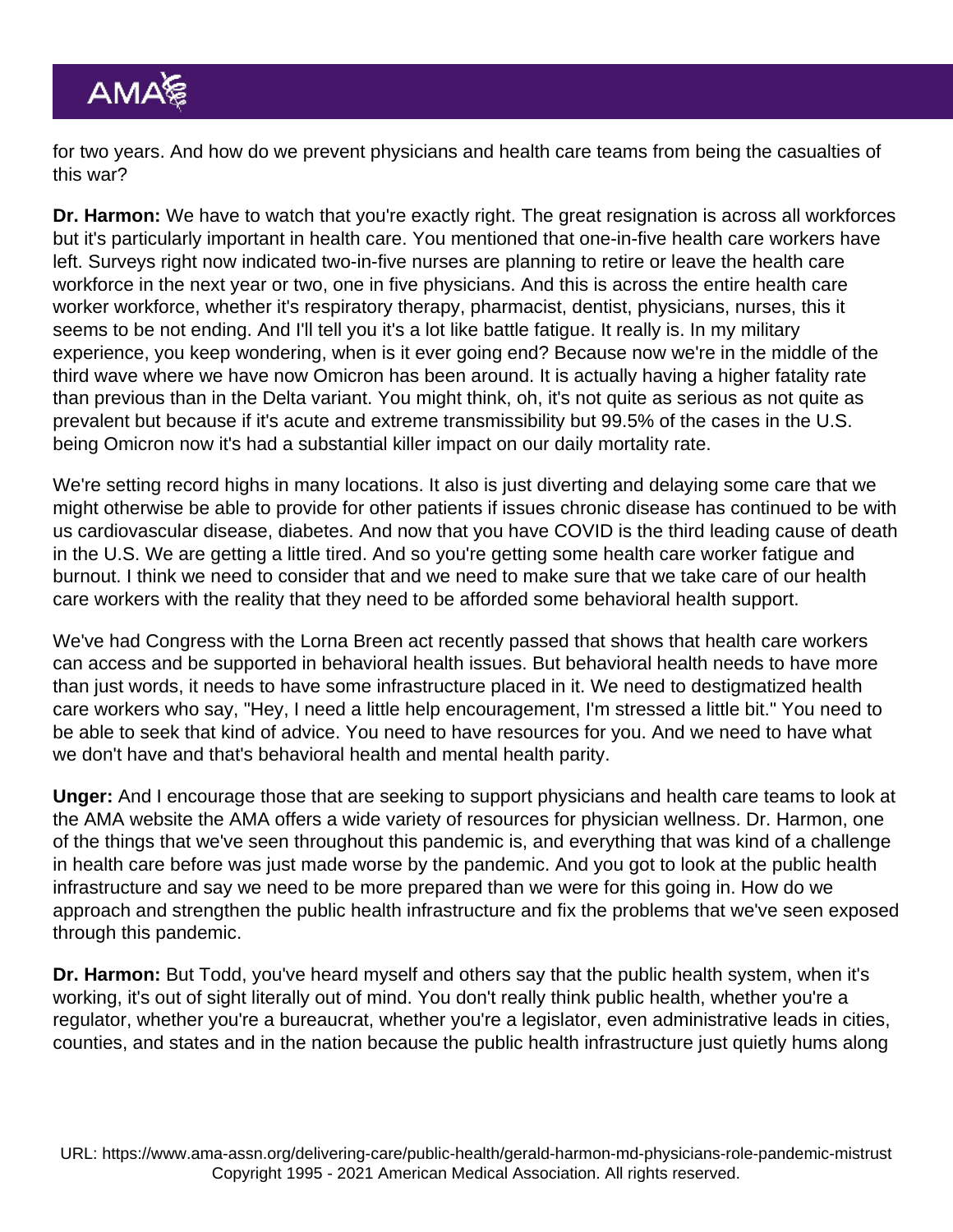taking care of routine, public health issues. We don't have a pandemic and you don't even know it's there. Now when we have a pandemic, that's when we know we have to really resource and have a robust public health infrastructure. Because if we don't have one, we find what we've just found out over the last two years. You have difficulty distributing medications, distributing vaccines, distributing testing supplies, protective equipment, all the out infrastructure was under-resourced, unfortunately, for the last decade. So now we've learned what we need to do to treat this pandemic, more importantly, we need to make sure we can prepare for the next pandemic because there will be another one. A military analogies right now, the military is not just fighting the current war and past wars.

We need to be prepared to fighting future wars. So same thing applies to public health infrastructure. We need to make sure that we recognize funding needs to be in place, not just for physician care but for public health care. We need to have health care workers, trained nurses with the infrastructure in the community level. That's where the public health is best done at the community level. You need to make sure you have infrastructure that uses technology. Now we have a lot of innovative technologies, telehealth, digital health.

We need to expand broadband as part of the AMA's advocacy to improve broadband in rural areas of the country and even some urban areas that don't have broadband. And we need to think also that when we do this, we're not only going to help the pandemic we're going to address what has been a real problem. AMA is recognized too. And that's the of area of health disparities. Many of our most effective persons by this pandemic are communities of color and underserved communities in margin areas in the United States, in rural areas like where I live and in urban areas like inner city and the west side of Chicago, we need to have a public health infrastructure that's there for them in the next pandemic as well.

Unger: Dr. Harmon, last question I know from your kind of vantage point, you see and you hear a lot. You're talking with a wide variety of physicians every day and listening to their questions, hearing about their situations. What's the one thing you'd like to tell physicians right now?

Dr. Harmon: It's a team-based approach. I will tell you that I've given a lot of talks over the last several months with the theme of why organized medicine matters, while membership and organized medicine matter. Well as a team organizations like the AMA and other specialty and state medical societies can provide the resources that these younger physicians need. That those that have stress need that stress medical practices, educational needs addressing public health issues, the medical organizations, what we call societies of medicine like organized medicine, AMA. That's the way they make your voices and needs met and heard when you deal with the regulators, deal with the administrators and they get a cacophony, otherwise a request about how to do things. But if you have organized medicine, if you have the science-based approach, that's organized, medicine is a real benefit. I'll tell you what I also tell people. And I get to talk to a lot of medical students. I practice with